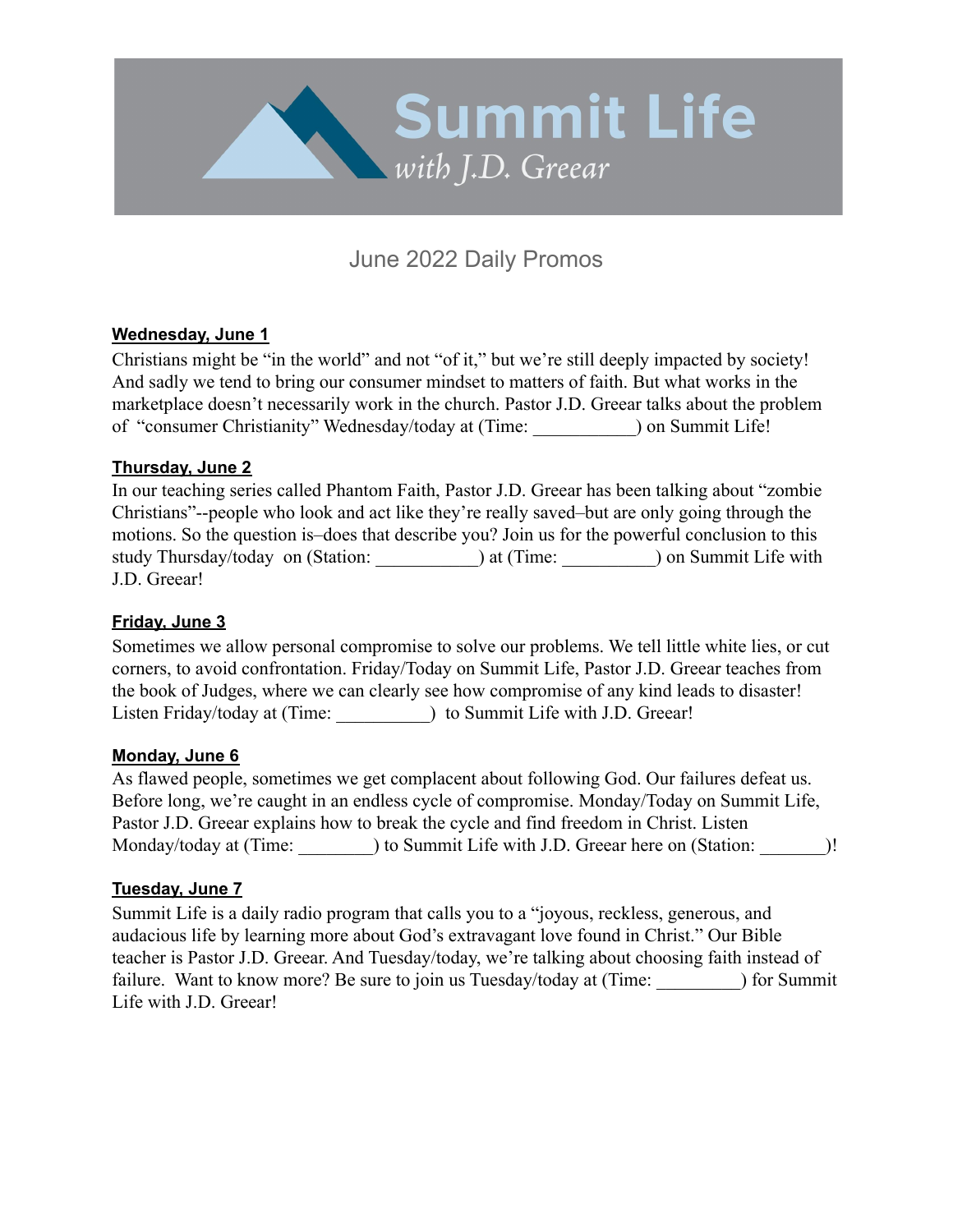

## **Wednesday, June 8**

Nobody enjoys pain. In fact, when we suffer, we look for any way possible to escape. But sometimes God uses our pain to draw us back to him. Wednesday/Today, Pastor J.D. Greear helps us understand God's compassion and love, even when he chooses to discipline us. Listen Wednesday/today at (Time: ) to Summit Life with J.D. Greear on (Station:  $\bigcup$ 

### **Thursday, June 9**

When God inspires a woman to step forward and give leadership in ministry, how can the church help her become all God intended? That's a question Pastor J.D. Greear will answer Thursday/today. His response is informed by a fascinating story in the book of Judges. Be sure to listen Thursday/today to Summit Life with J.D. Greear here on (Station: ) at (Time:  $\qquad \qquad$ 

### **Friday, June 10**

Sometimes we view church attendance as optional, rather than an opportunity to meet with the God of the universe. Friday/Today on Summit Life, Pastor J.D. Greear tells an Old Testament story that illustrates how God calls every man and woman to become actively engaged, whether you're a leader or a follower. No spectators allowed! Listen Friday/today at (Time: \_\_\_\_\_\_\_\_\_) to Summit Life with J.D. Greear on (Station: \_\_\_\_\_\_\_\_\_\_\_\_)!

### **Monday, June 13**

When God wants us to step forward and lead a campaign, we often get knots in our stomach. Insecurity, nervousness, and fear are all natural responses to this call to leadership. Monday/Today on Summit Life, J.D. Greear provides a helpful lesson on what it looks like to step to the front as we hear the story of Gideon. Join us Monday/today at (Time: ) on Summit Life with J.D. Greear!

### **Tuesday, June 14**

C.S. Lewis once said, "Courage is one of the least talked about Christian virtues, but courage is essential to all the others." Tuesday/Today on Summit Life, Pastor J.D. Greear illustrates how God can transform our fear into courage in order to grow us in character and ultimately accomplish his plan. Need proof? J.D. Greear points to Gideon Tuesday/today at (Time: \_\_\_\_\_\_\_\_) on Summit Life!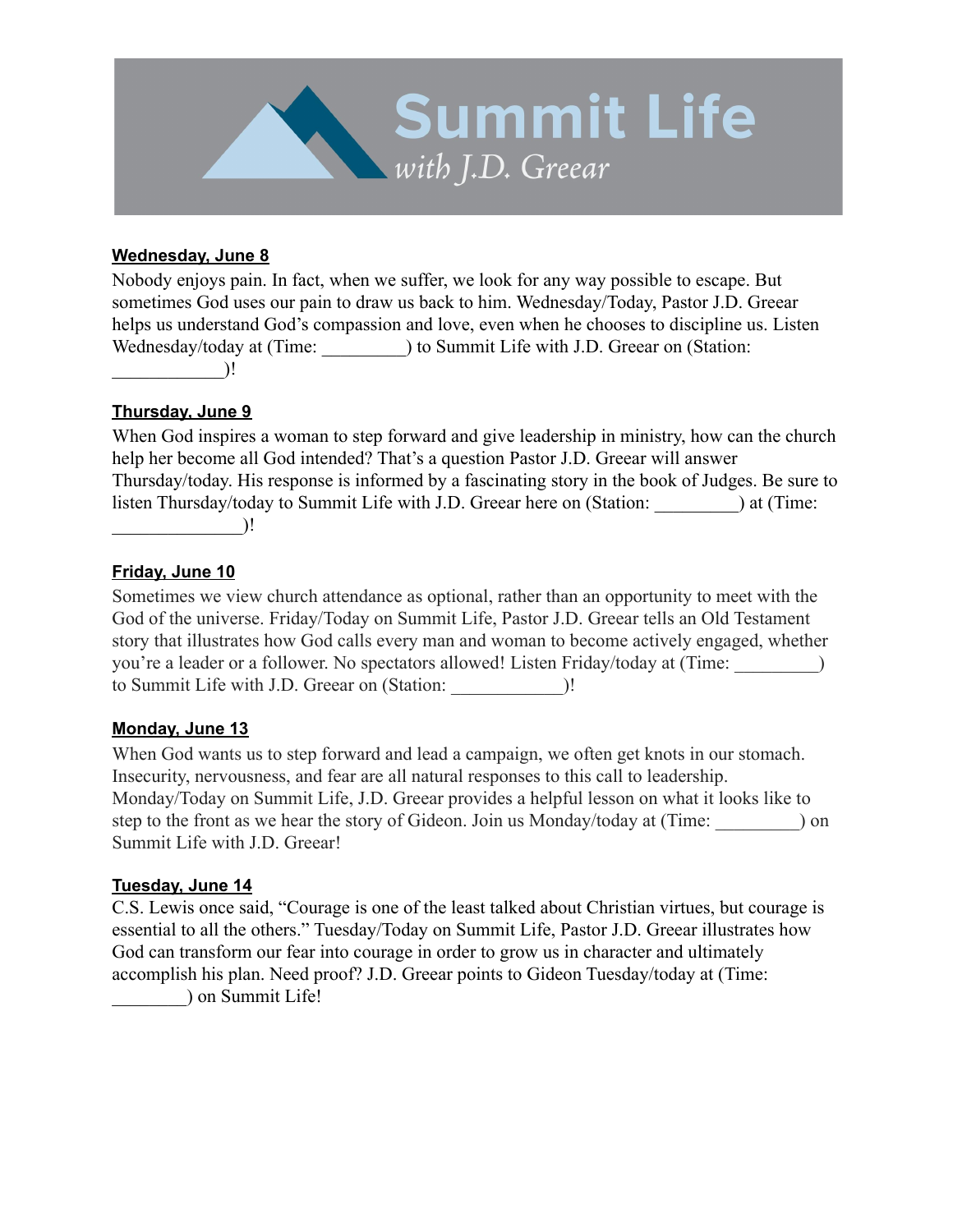

## **Wednesday, June 15**

Have you ever felt like the underdog? Or maybe the black sheep? Thankfully, when God wants to accomplish something great, he often chooses the most unlikely characters to lead the cause. Wednesday/today, on Summit Life, Pastor J.D. Greear provides convincing evidence as we look at the life of Gideon. Hear a powerful lesson on leadership titled The Underdog's Secret Wednesday/today at (Time: ) on Summit Life from J.D. Greear!

### **Thursday, June 16**

God loves to take flawed and scandalous characters to accomplish amazing achievements for his glory--that's the message Thursday/today on Summit Life. Pastor J.D.Greear tells us the shocking story of Gideon, an insecure, unqualified underdog who God transformed into one of Israel's greatest leaders. Don't miss this fascinating study Thursday/today at (Time: \_\_\_\_\_\_\_\_\_) on Summit Life with J.D. Greear!

### **Friday, June 17**

Success can be dangerous. When our life produces notoriety and fame, we're tempted to give ourselves far more credit than we deserve. Friday/Today on Summit Life, Pastor J.D. Greear will show us how Gideon allowed several victories to inflate his pride. Hear a timely warning from Pastor J.D. Greear Friday/today at (Time: ) on Summit Life on (Station:  $\qquad \qquad$ 

### **Monday, June 20**

Because of our pride, we often take far too much credit for our success while ignoring God's role in those same victories. Monday/Today on Summit Life, Pastor J.D. Greear will expose the danger of pride illustrated in the colorful life of Gideon. Hear the important warning Monday/today at (Time: ) on Summit Life with J.D. Greear!

### **Tuesday, June 21**

Have you ever heard the phrase, "The best-laid plans of mice and men often go awry?" On Tuesday/today, Pastor J.D. Greear exposes the danger of substituting God's plan with our own. When we try to assume his role, it usually produces horrible results! Don't miss the biblical warning coming up Tuesday/today at (Time: ) on Summit Life with J.D. Greear!

### **Wednesday, June 22**

Everyone loves a good hot dog. But in a humorous and memorable illustration, Pastor J.D. Greear likens the creation of hot dogs to Christians who manufacture their own Gospel … pulling together a little of this and a little of that! Hear the convicting message called Hot Dog Faith Wednesday/today at (Time:  $\qquad$  ) on Summit Life from J.D. Greear!